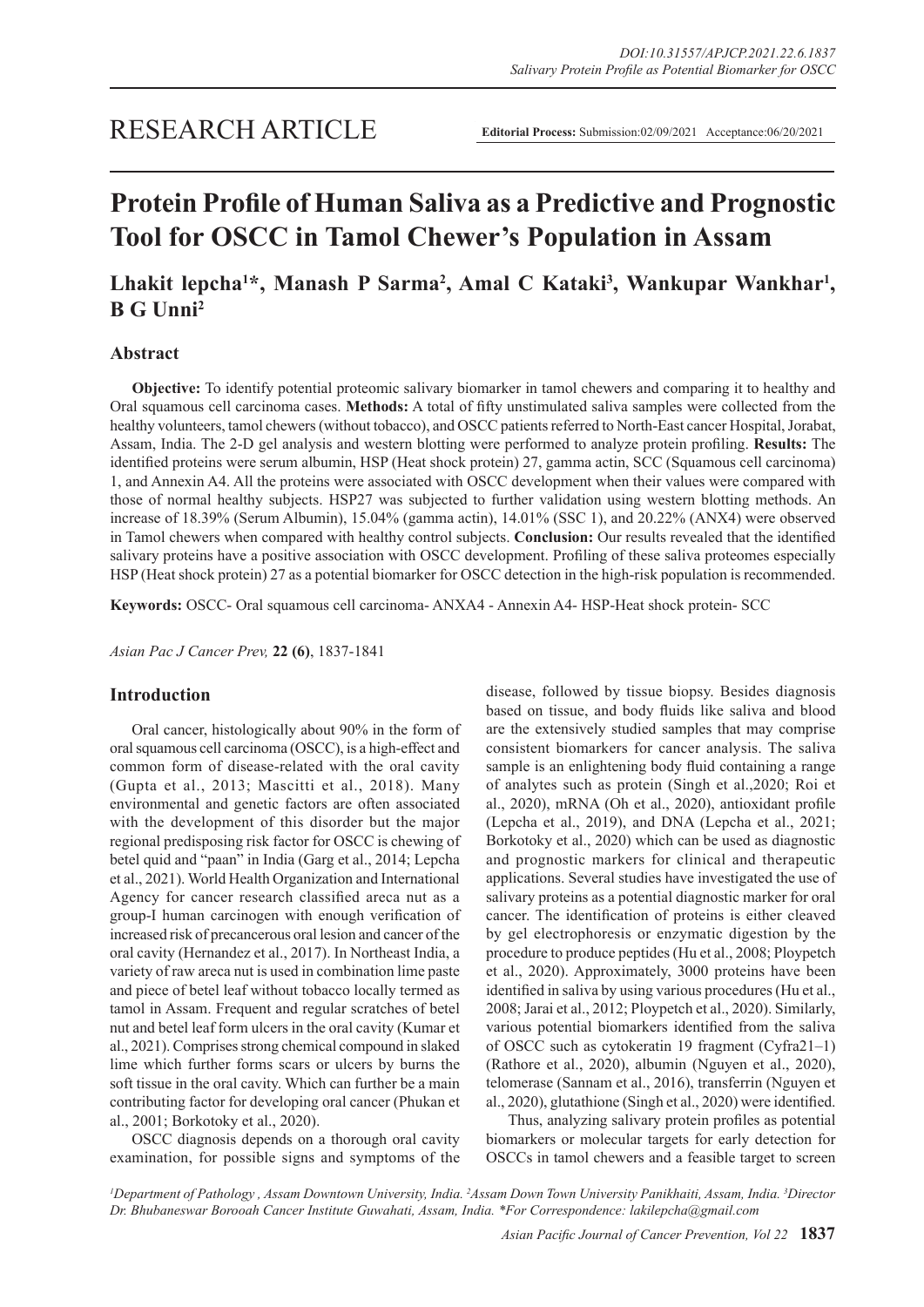the population.

# **Materials and Methods**

#### *Methods*

#### *Sample preparation*

50 unstimulated saliva samples were collected from two groups of individuals i.e., raw betel nut chewers (non-alcohol and tobacco individuals), and control sample (non-raw betel nut, alcohol, and tobacco consumers) from Garo Goun, Mayang village, Panikhaiti area, and North-East cancer Hospital, Assam. Both males and females above 15 years were taken into consideration. All methods were performed in accordance with the relevant guidelines and regulations of the Ethics Committee of Dr. Bhubaneswar Borooah Cancer Institute, Assam, India (Registration no. BBCI/Misc-119/MEC/1065/2016). Protein was isolated by using Trizol solution and concentration of salivary protein was measured using the Bradford methods for tamol chewers and healthy individuals.

#### *2-D electrophoresis*

Protein from tamol chewers and healthy individuals was dissolved in 125 µL of strip reswelling solution, soaked for a night at room temperature. And run in IEF unit, after isoelectric focussing strips were transferred into tray and covered with the reduction solution and incubate for 10 min. After 10 minutes, the reduction solution was removed and strips were covered with alkylation solution incubate for 10 mins. After 10 minutes alkylation solution was aspirated using Pipette and rinsed with tris glycine buffer. Strip was placed in SDS-PAGE gel (12%) above the resolving front and was overlayer with agarose heated at 70°C. the gels were stained with silver nitrate solution. The image was captured in gel documentation equipped with Canon EOS1300D.

#### *Western Blotting*

Western blotting was performed according to Towbin et al., (1984) Saliva samples were prepared with radioimmunoassay buffer (RIPA) (Sigma) and a protease inhibitor. Equal amounts of protein (30μg) were electrophoresis on 12 % SDS-PAGE. Following electrophoresis, separated proteins on SDS-PAGE gels were transferred onto the PVDF membrane (Millipore, USA). To block the nonspecific binding, membranes were incubated in blocking buffer with 5% skimmed milk for 2 h. Membranes were probed with primary antibodies (1:600) and blots were incubated with horseradish peroxidase-conjugated secondary antibodies (1:1,000). The bands were developed using an ECL kit (Millipore, USA) in the Chemi Doc image scanner from Bio-Rad. To estimate/quantify the band intensity, Quantity One software (Bio-Rad, USA) is used. The membranes were stripped and re-probed for β-actin (Sigma) (1:500) as an internal control.

# **Results**

#### *2D gel analysis of saliva sample in OSCC*

The demographic features and socio-economic position of the studied population are taken on a standard performa. In tamol chewers 23.6% of the studied population were male and 76.4% female respectively. Similarly, in the control sample 69% were male and 31% female. Higher proportions of females (76.4%) were found in the tamol chewer categories since the maximum male population was also involved in tobacco and alcohol consumption. No substantial difference was observed in both the categories concerning age, BMI, education, and profession.

The mean and SD of total protein of the control sample and tamol chewers were  $1531.3 \pm 256.1$  and  $4829.2 \pm 2656.8$  respectively. Proteins used for the 2-DE were evenly distributed in the 7 cm gel with pH the range from 3-10 and with molecular masses of 5-245kDa. Protein spots were detected in each gel by the Image Master software in Figure 1, which shows typical gel images for both normal control and tamol chewers population. 5 differentially expressed proteins had been identified and are upregulated or when compared with normal healthy individuals' samples. Serum albumin,

| Spot number | Molecular weight (kDa) | Fold change | Protein name            | Reference                                                                                          |
|-------------|------------------------|-------------|-------------------------|----------------------------------------------------------------------------------------------------|
| 318         | 67                     | 2.9         | Serum albumin           | Koduru et al., 2017<br>Meurman et al., 2002                                                        |
| 266         | 27                     | 5.9         | Heat shock protein 27   | Lu et al., 2021<br>Wan et al., 2009<br>Zhu et al., 2010<br>Suzuki et al., 2007<br>Fan et al., 2020 |
| 257         | 41                     | 3.8         | Gamma Actin             | Sannam et al., 2016<br>Duncan et al., 2008<br>Roman et al., 2013                                   |
| 196         | 45                     | 5.2         | Squamous cell carcinoma | Roman et al., 2013<br>Krapfenbauer et al., 2014<br>Nikitakis et al., 2003                          |
| 204         | 34                     | 3.8         | ANXA4                   | Zimmermann et al., 2004<br>Gerke et al., 2005<br>Kim et al., 2010<br>Liu et al., $2016$            |

Table 1. List of Identified Proteins Found Upregulated in Tamol Chewers as Compared with Healthy Individuals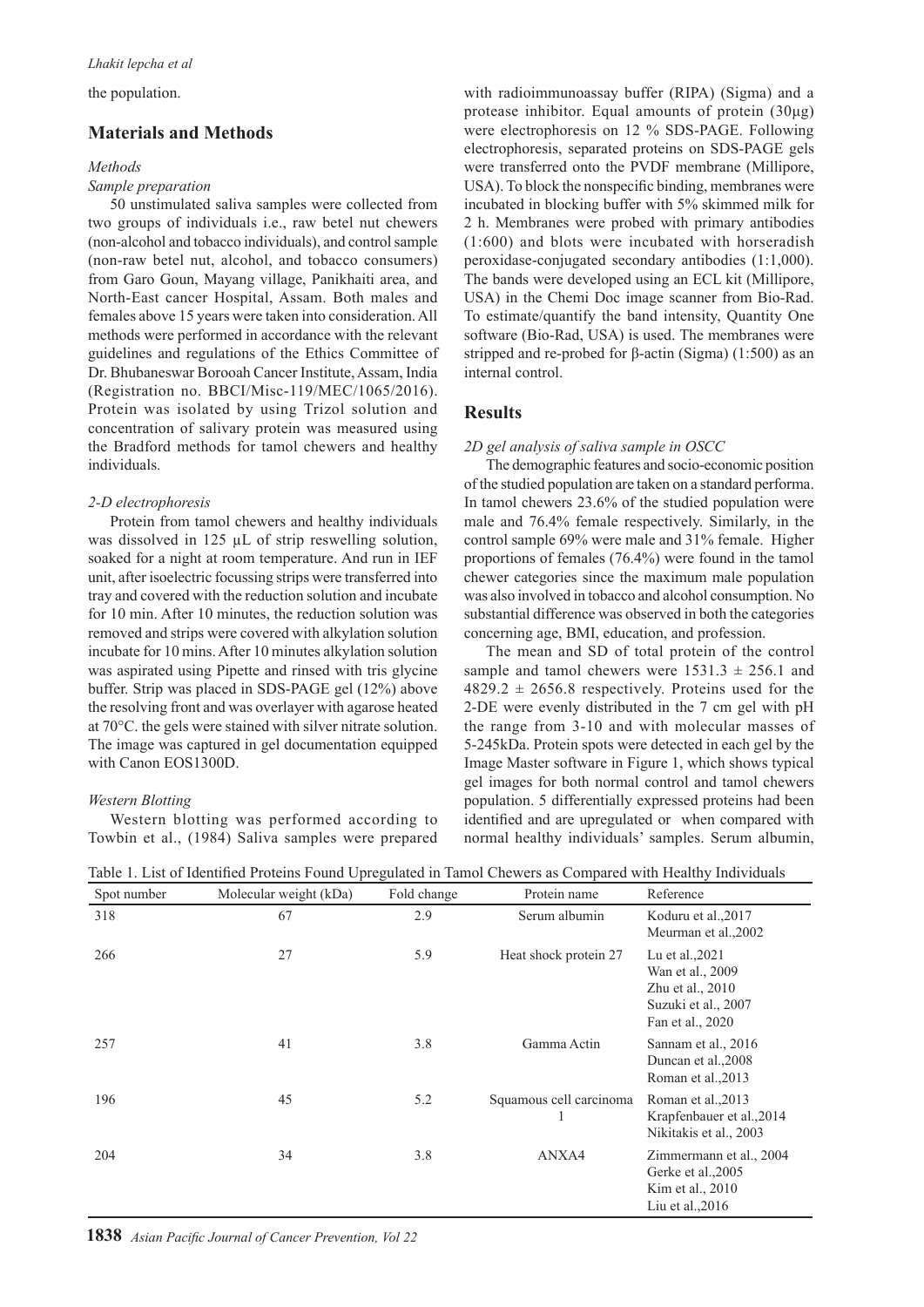

Figure 1. Image of 2D Gel Representing. A, Normal control; B, Tamol chewers sample

Heat shock protein 27 (HSP 27), gamma actin, squamous cell carcinoma (SCC) 1, and Annexin A4 (ANXA4) were identified proteins and have a positive association with OSCC development (Figures 1, 2 and Table 1).

# *Protein expression of HSP27*

To understand the involvement of HSP27 protein, one control, one cancer sample, and four tamol chewers (TC) were run using western blotting technique. Band intensities in tamol chewers OSCC were all significantly higher with a consecutively upregulated trend from control and OSCC patient's sample respectively. An increase of 18.39%, 15.04%, 14.01%, and 20.22% was observed in TC1, TC2, TC3, and TC4 when compared with the control sample respectively. Representative results were presented in Figure 3.

### **Discussion**

Five different proteins identified were serum albumin, Heat shock protein 27, gamma actin, squamous cell carcinoma 1 (SCCA-1), and ANXA4 when compared to the control sample. These identified proteins have often shown a positive association with OSCC development either upregulated or . Family of actin are associated with cell mortality, junction organization, axon guidance, and also play important role in tumorigenesis. The presence of gamma actin in saliva can contribute especially to cancer diagnosis and prognosis (Sannam et al., 2016; Duncan et al., 2008; Roman et al., 2013). SCCA-1 another protein identified serves as an important tool for diagnosis and treatment marker for OSCC patients (Krapfenbauer et al., 2014). *SCCA-1* were found in tamol chewers then normal healthy case which indicates the positive association of tamol consumption with the development of OSCC. Similar results were reported as SCCA-1 as an important immunohistochemical marker in different cancer stages (Nikitakis et al., 2003). Upregulated SCCA-1 found in clinical patients with tongue cancer has been suggested as a potential biomarker not only for the tongue but also for Head and neck cancer (Roman et al., 2013).

Among all the annexins, ANXA4 is associated with cell adhesion, apoptosis, carcinogenesis, and invasion



Figure 2. Five Upregulated Protein in Tamol Chewers as Compared with Normal Control. A, Serum albumin; B, Heat shock protein 1; C, Gamma actin; D, squamous cell carcinoma 1; E, ANXA4 while referring with their molecular weight (kDa)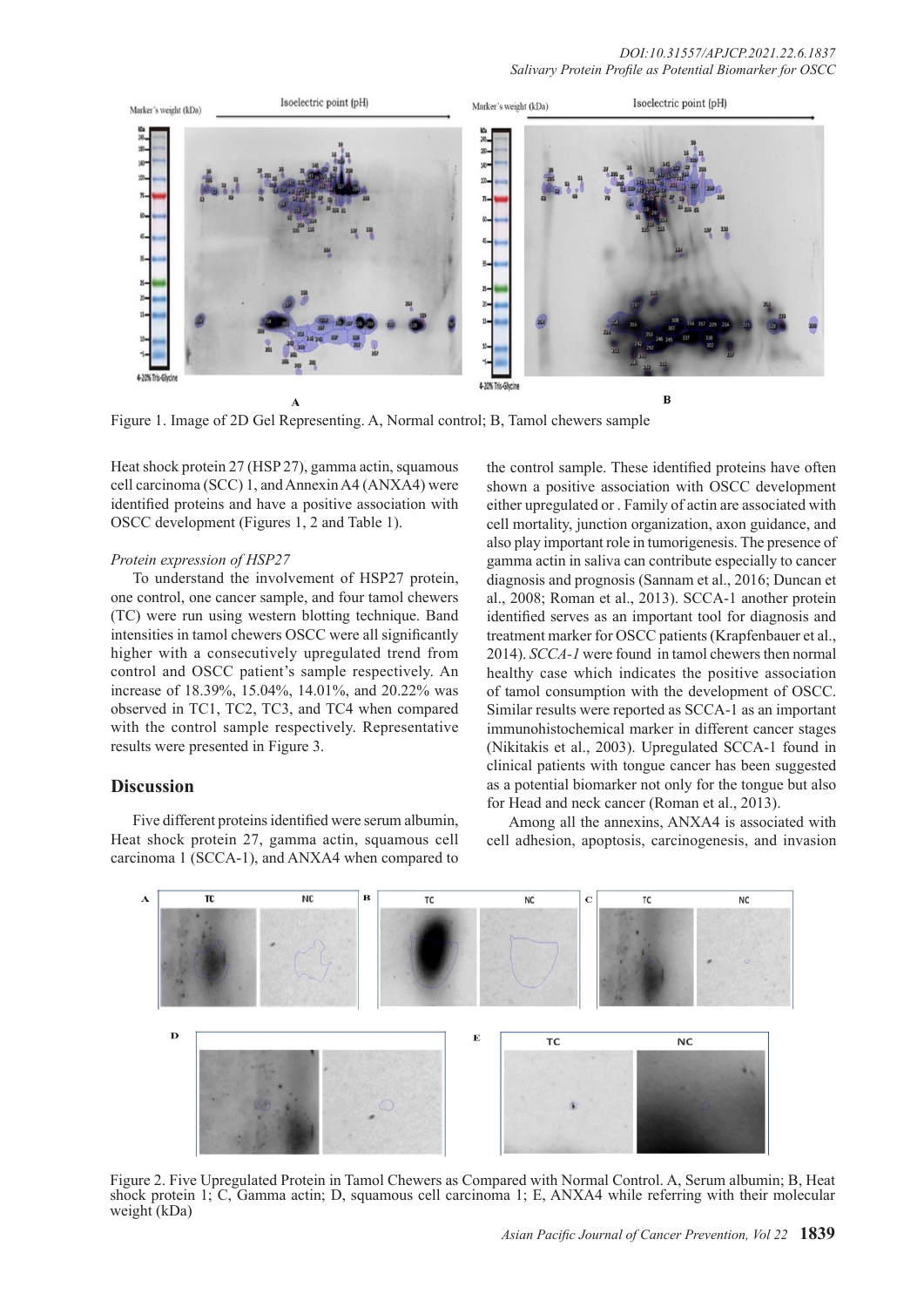

Figure 3. Protein Expression of HSP-27. L1: Con; L2: Cancer sample; L3: TC1 (Tamol chewers 1) - 1; L4: TC2 (Tamol chewers 2); L5: TC3 (Tamol chewers 3); L6: TC4 (Tamol chewers 4). Data are expressed as Mean ± SD. "a" compared to control. "b" - Compared to Tamol chewers. The significance level was fixed at "\*"  $p<0.05$ ; "\*\*"  $p<0.01$ ; "\*\*\*" p<0.001 and "\*\*\*\*" p<0.0001

of cancer cells (Zimmermann et al., 2004). *ANXA4* was found in various other complications such as renal (Zimmermann et al., 2004), gastric cancer (Gerke et al., 2005), ovary cancer (Kim et al., 2010), and buccal squamous cell carcinoma (Liu et al., 2016). proteinenhanced significantly with tumor stage led to poor prognosis and associated with metastasis (Gerke et al.,2005; Kim et al., 2010). Koduru et al., (2017) reported a significant increase of salivary albumin in oral cancer cases as compared with healthy individuals and chronic genperiodonities. The increased salivary albumin level in oral pre-malignant and oral malignancy cases compared with healthy individuals served as an early diagnosis and prognostic role for oral malignant cases (Meurman et al., 2002). On the other hand, HPSs, also known as stress protein is expressed in a wide variety of physiological and environmental stress. Mammalian HSPs are classified into 5 categories according to their molecular weight (Lu et al., 2021). The ATP-dependent chaperone families HSP70 and HSP27 are the most studied protein because of their involvement in oral cancer (Lu et al., 2021) and are frequently related to the progression of tongue squamous cell carcinoma and also serve as an important biomarker (Wan et al., 2009). Our result has also identified the presence of HSP27 in oral squamous cell carcinoma in tamol chewers.

To confirm the involvement of HSP27, western blotting technique was carried out. *HSP27* expression was significantly higher in tamol chewers as compared with the control sample. An increase of 18.39%, 15.04%, 14.01%, and 20.22% was observed in TC1, TC2, TC3, and TC4 when compared with the control sample respectively. This supports the role of HSP27 in the development of oral cancer among tamol chewers population and potential salivary biomarker in oral squamous cell carcinoma. A similar result was stated by using proteomic technologies, among 85 different altered protein in OSCC, HSP27 was found upregulated in different histological grade of the premalignant lesion and OSCC (Wan et al., 2009; Zhu et al., 2010; Suzuki et al., 2007; Fan et al., 2020).

In conclusion, our results reveal that profiling of saliva proteome can be a feasible marker to screen the population with the highest risk and also identify HSP27 as a potential salivary marker for OSCC detection.

#### *Credit authorship contribution statement*

Lhakit Lepcha: Conceptualization, Methodology, Validation, Investigation, Investigation, Writing - original draft. Manash P Sarma: Conceptualization, Writing review & editing. Amal C Kataki: Writing - review & resources. Wankupar Wankhar: Investigation, resources. BG Unni: Resources.

# **Author Contribution Statement**

None.

# **Acknowledgments**

The author acknowledges the financial support received from Assam Downtown University in the form of a seed grant and Dr. Bhubaneswar Borooah Cancer Institute and North East Cancer Hospital and Research Institute for providing research samples and technical help for undertaking the research work.

*Conflicts of interest* There are no conflicts of interest.